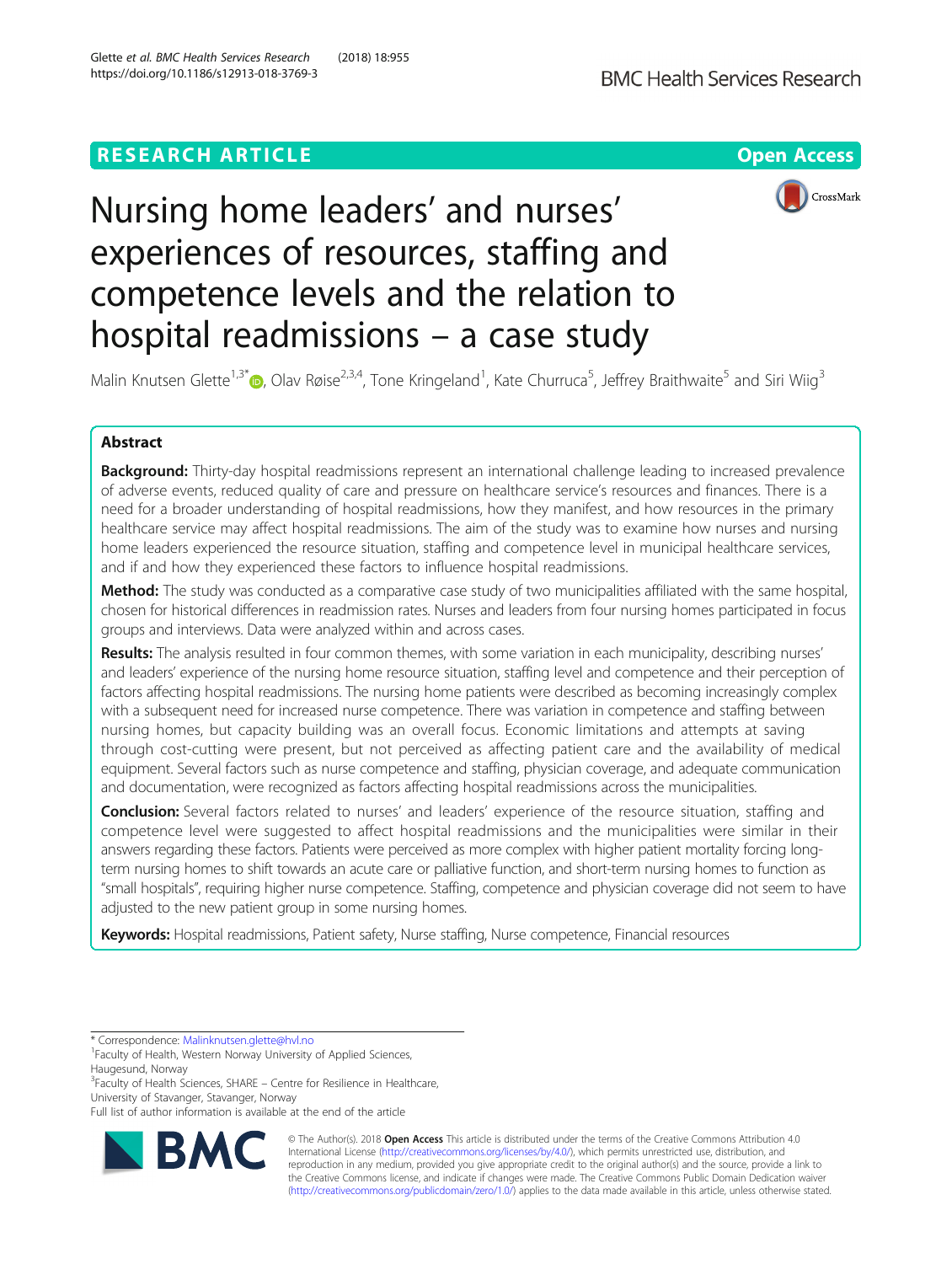# Background

Thirty-day hospital readmissions are challenging for healthcare services internationally, signalling an increased prevalence of adverse events, and reduced quality of care. They contribute to major strains on healthcare services' resources and finances [[1\]](#page-13-0). In Norway hospital readmissions have been an increasing problem over the past five years, with readmission rates ranging from 10.3 - 22.9% across different municipalities that provide primary health and social care [[2\]](#page-13-0). Studies show that the incidence of hospital readmissions are higher among elderly patients compared to the general population, and patients with chronic illnesses and comorbidities are overrepresented [\[3](#page-13-0), [4\]](#page-13-0).

As a part of the Coordination Reform introduced to the Norwegian healthcare system in 2012, municipalities were required to take on more of the secondary healthcare services tasks, leading to earlier hospital discharges and more complex patients being discharged to the municipal healthcare services [\[5](#page-13-0)]. This has, in turn, led to increased pressure and new demands on nursing homes and homecare services, including the need for staff to perform more complex nursing tasks, and accept higher workloads, especially the amount of administrative work, leading to concomitant work pressures on staff [[6\]](#page-13-0).

In parallel with other countries, within the next decade, the proportion of elderly people in Norway will increase, with associated additional public health and economic burdens [\[7](#page-14-0), [8](#page-14-0)]. Norwegian population projections are predicting an increase from four to 10 % in people aged 80 years or older by 2060 [\[9](#page-14-0)]. The aging population will create even more pressure on the resources of healthcare services and may further compound the problem of hospital readmissions. Therefore, it is important to gain a broader understanding of how hospital readmissions manifest and, more specifically, how resources in the municipal healthcare services may affect hospital readmissions.

Most studies of hospital readmissions focus on hospital readmission rates [\[1](#page-13-0), [10\]](#page-14-0), their predictors [\[3](#page-13-0), [11,](#page-14-0) [12](#page-14-0)], attempts to reduce them [[13](#page-14-0), [14\]](#page-14-0) and improvement measures [\[15,](#page-14-0) [16\]](#page-14-0). There has been less qualitative focus on understanding the factors that lead to hospital readmissions from the perspective of leaders and nurses working in primary care. Indeed, primary healthcare providers have mostly been omitted from readmission research, despite their important role in caring for the patient post hospital discharge. Therefore there is a need to investigate hospital readmissions from the perspective of primary healthcare services and to document the issues municipal healthcare personnel perceive as influencing hospital readmissions [\[25\]](#page-14-0).

# Aim and research question

The aim of the study was to examine how nurses and nursing home leaders experienced the resource situation, staffing and competence level in municipal healthcare services, and if and how they experienced these factors to influence hospital readmissions. The following research question guided the study: How do nurses and leaders in nursing homes experience the resource situation, staffing and competence level, and how do they consider these factors as possible reasons for hospital readmissions from their organization?

By illustrating nurses and nursing home leaders' experiences of nursing home resources and their perception of factors influencing hospital readmissions, this paper provides a broader insight in the hospital readmission problem and how resources may affect hospital readmissions.

# Methods

# Study design

This research was conducted as a comparative embedded case study of two Norwegian municipalities. The municipalities were selected for comparison because they were affiliated with the same hospital, and had differences in their readmission rates at the time of recruitment (19.2% in Municipality A and 15.2% in Municipality B in 2014), consequently anticipating contrasting results and variation between the municipalities (contrasting case selection) [[17\]](#page-14-0). However, during the research period and prior to the recruitment of the included participants, the differences between the selected municipalities evened out (Fig. [1.](#page-2-0)) [\[2](#page-13-0)]. Nevertheless, of two cases allowed for exploration of similarities and differences between the included municipalities [[17\]](#page-14-0).

# **Context**

The Norwegian healthcare system is divided into primary and a secondary healthcare services (Fig. [2\)](#page-3-0), each separately financed by public funds. The municipalities are responsible for providing primary healthcare services such as general practitioners (GPs), emergency rooms (ER), nursing homes and home care services, and each has different funding sources (municipal taxes, user fees and state grants)  $[18]$  $[18]$ . Apart from the earmarked subsidies provided by the state, the municipalities have discretion in how to organize and fund the primary healthcare services within the scope of overarching national regulations, leading to differences in how healthcare services are delivered between them (e.g. such as in nursing home coverage and staffing mix) [[19\]](#page-14-0).

The organization of care in the two included municipalities was similar. The nursing home services were divided into long-term- and short-term nursing homes. The short-term nursing homes were further divided into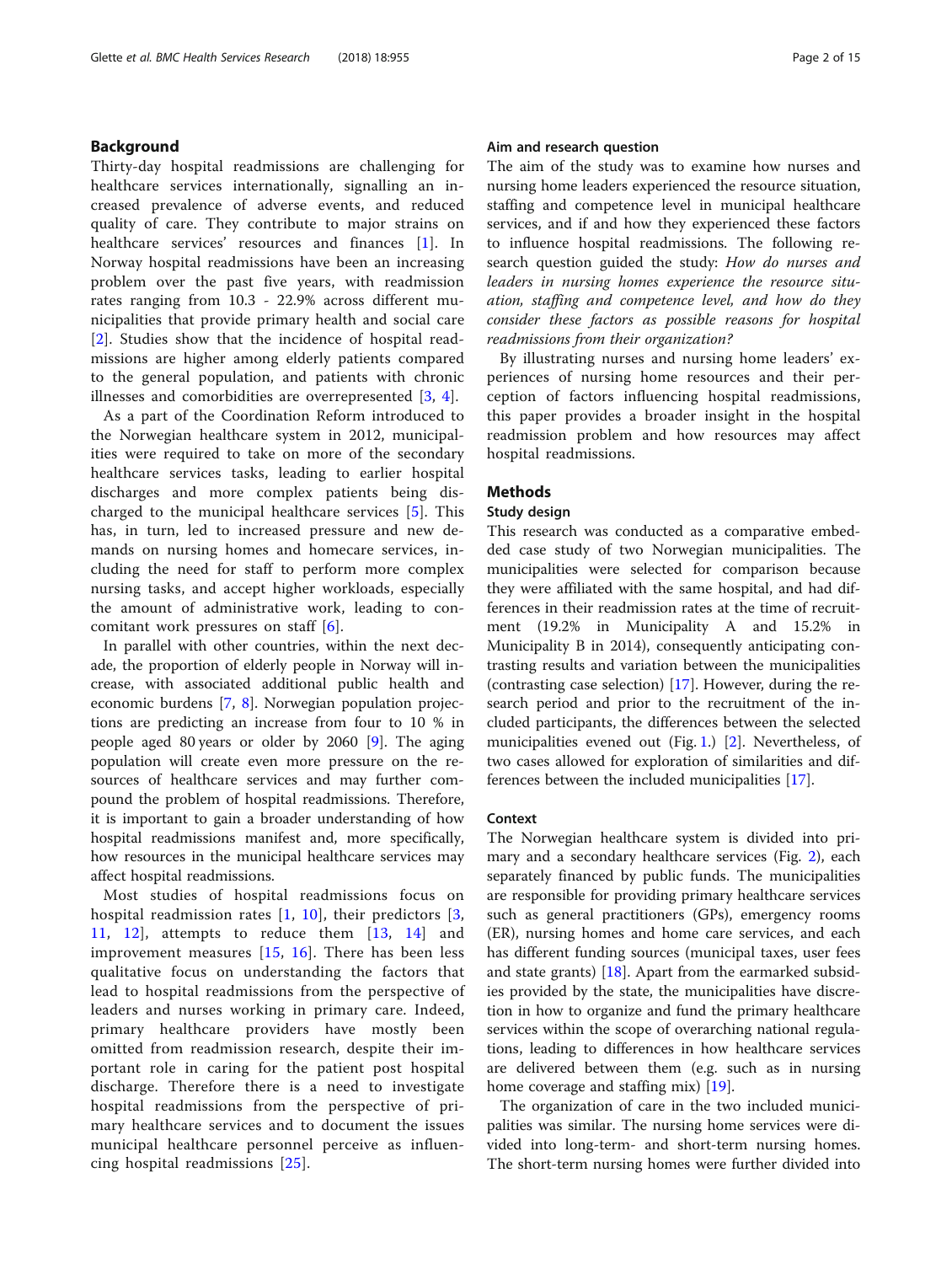<span id="page-2-0"></span>

specialized wards like palliative care, rehabilitation, municipal emergency bed units (MEBUs) and hospital emergency bed units (HEBUs). MEBUs are placements for patients with conditions not requiring hospitalization where the municipality itself can examine, treat or provide care for the patient. HEBUs are beds for patients discharged from the hospital in need of further short-term treatment in the municipality [[20\]](#page-14-0). The specialization of the short-term nursing home and the development of the MEBUs and the HEBUs came as a consequence of new demands imposed by the Coordination Reform. These reform measures also obligated the municipalities to co-finance municipal patients' treatment in the secondary healthcare service, based on Diagnosis Related Groups (DRGs). Further, the municipalities have to pay the hospital costs for patients not in need of further hospital care. When the hospital physician assesses the patient as ready for discharge, the municipalities are contacted to provide further care within 24 h or pay the hospital per day fee of 4505 Norwegian kroner (USD\$555) [\[21\]](#page-14-0).

The nursing home physician coverage differed between the nursing homes and the municipalities. In the long-term nursing home in Municipality A, they had a regular physician present one day a week, while in Municipality B, three regular physicians were present four days a week. In both short-term nursing homes the physician was present five days a week. Common for all nursing homes was that the municipal emergency room (ER) doctor was responsible when the nursing home physician was not present during the day, afternoons, nights and weekends [[25\]](#page-14-0). Apart from physician coverage, the total staffing per patient were similar but with some variation (Table [1\)](#page-4-0). There were, however, larger differences in the distribution of nurses, certified nurse assistants (CNA), and assistants within and between the municipalities (Table [1\)](#page-4-0).

# Sample and recruitment of municipalities

Municipality A and B were recruited based on readmission rates reported by the Norwegian Directorate of Health in 2014 [\[22](#page-14-0)]. Once municipalities were identified, the head of the care department in each was approached and asked to provide contact information for suitable nursing homes and nursing home leaders. The nursing homes needed to be located within the included municipalities, and the leaders were selected based on their position in the included nursing homes. Further contact with the nursing homes was made by the first author. One short-term- and one long-term nursing home in each municipality was included in the study. The nursing homes were similar in organization but had differences in size and structure (Table [2](#page-4-0)). In cooperation with the first author, the recruited nursing home leaders invited nurses in their departments to participate in focus group interviews and scheduled the interviews based on the nurses' working schedule. To be eligible for inclusion in the study, the nurses needed to work in a 50% position or more and have daily patient contact.

# Data collection

Data collection consisted of semi-structured interviews with nursing home leaders and focus group interviews with nurses. One nursing home leader and one ward manager from each nursing home participated in interviews, with the exception of the long-term nursing home in Municipality B, where only the leader was available, making a total of seven leaders. Participants had variable levels of experience as leaders, but all had previously worked as nurses. Four focus groups (one for each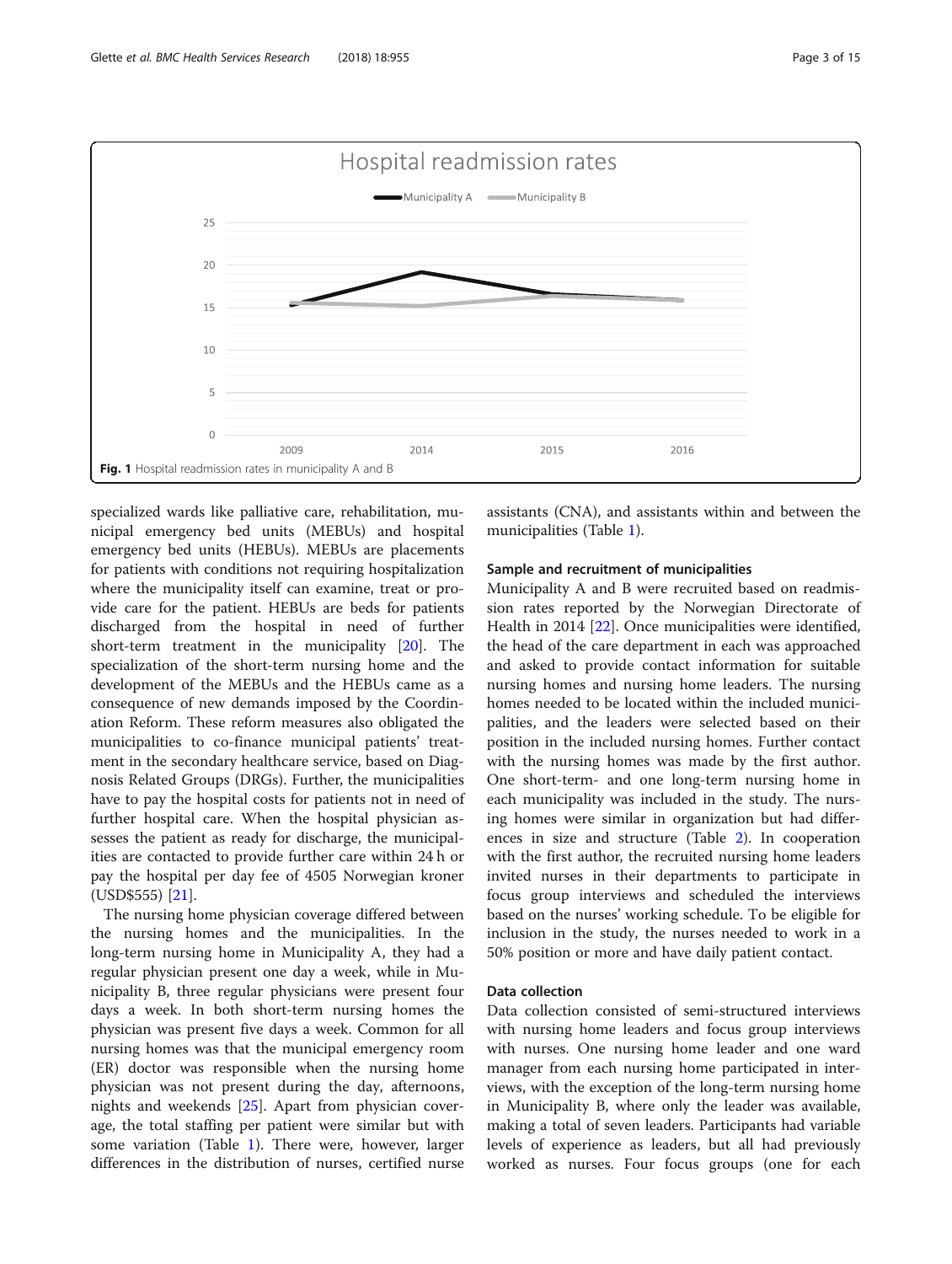<span id="page-3-0"></span>

nursing home) were conducted with groups of 3–6 nurses, resulting in a total of 17 participants. The nurses had differences in total work experience, work experience at the current nursing home and in their specialized backgrounds.

The interviews were conducted from September–October 2017. The focus group interviews with nurses were based on an interview guide (Additional file [1\)](#page-13-0) with questions related to: available resources and patient care; organizational structure and patient safety; changes in the organization; and implications of the Coordination Reform. One moderator (first author) and one observer (third author) with healthcare backgrounds were responsible for conducting the focus group interviews. The interviews took place in the current nursing homes and lasted for approximately one hour.

Semi structured interviews with the leaders were conducted from October–November 2017 by the first author and covered similar, but slightly different topics to the nurse focus groups (Additional file [2](#page-13-0)), including: available resources and finances; organizational structure and readmissions; changes in the organization; and implication of the Coordination Reform. The interviews were conducted in the current nursing homes and lasted for approximately one hour. All interviews were audio recorded and transcribed by the first author.

# Data analysis

The data material was analyzed using Granheim and Lundmans' qualitative content analysis approach [[23](#page-14-0), [24\]](#page-14-0). The first author (MKG) was responsible for the analysis with input from SW, TK, and OR who read transcripts and discussed theme development throughout the analysis period. JB and KC took part in discussions regarding theme development and refinement, and offered advice. Within-case analysis in each municipality was conducted. The embedded units (nurses and leaders in each nursing home) [\[25\]](#page-14-0) were analyzed separately in accordance with Graneheim and Lundmans' approach, to capture information within each unit  $[23]$  $[23]$ . Meaning components were extracted from the text and further condensed, coded and categorized with a focus on the manifest content [\[23](#page-14-0), [24](#page-14-0)]. The categories from each embedded unit were later pooled together based on common characteristics and sorted under four sub-themes in each municipality showing small differences between the municipalities. An example of the analysis process in theme 1 is showed in Table [3.](#page-5-0) Next, the eight sub-themes were sorted under four common themes for the two municipalities with focus on similar features (Table [4](#page-7-0)). A cross-case analysis of the categories in each municipality was also conducted to find similarities and differences between the two municipalities [\[17](#page-14-0)]. These similarities and differences are considered in the results.

# Results

The analysis of the data material resulted in four common themes for both municipalities describing staffing and competence, organization and cooperation, economic factors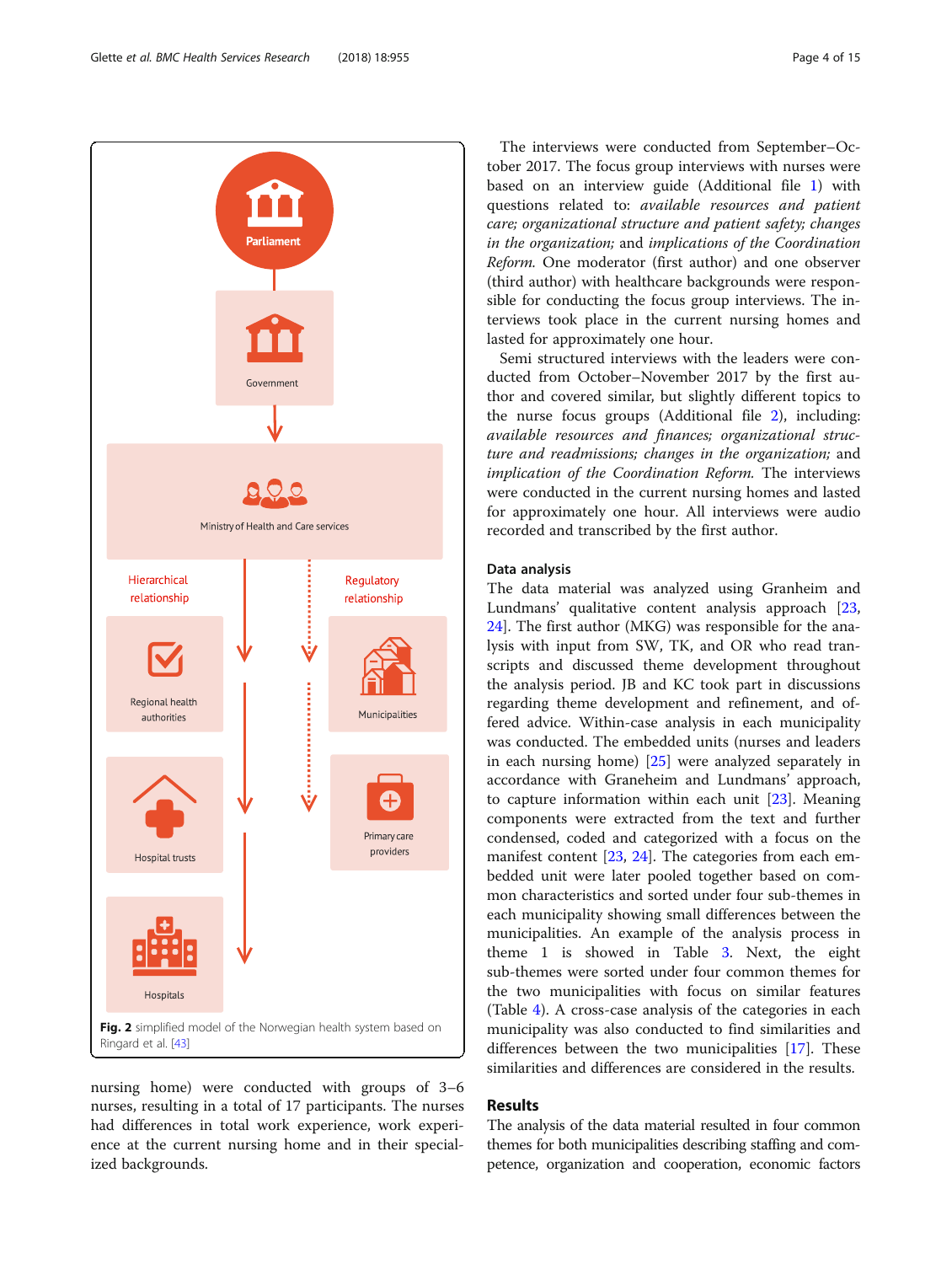|                | Nursing home | Nurse to Patient ratio | Certified Nurse assistant<br>to Patient ratio | Assistant to Patient ratio | Total healthcare worker to<br>patient ratio |
|----------------|--------------|------------------------|-----------------------------------------------|----------------------------|---------------------------------------------|
| Municipality A | Short-term   | 1.09:1                 | 0.42:1                                        | 0.18:1                     | 1.69:1                                      |
|                | Long-term    | 0.45:1                 | 0.96:1                                        | 0.12:1                     | 1.54:1                                      |
| Municipality B | Short-term   | 1.18:1                 | 0.56:1                                        | 0.61:1                     | 2.36:1                                      |
|                | Long-term    | 0.46:1                 | 0.79:1                                        | 0.52:1                     | 1.82:1                                      |

<span id="page-4-0"></span>Table 1 Overview of staffing-to-patient ratio

and perceived predictors of hospital readmissions (Table [4](#page-7-0)). Variation and similarities were found across nursing homes and municipalities. Results below are reported following common themes for the municipalities.

# T1: High nursing demands – Variation in staffing and competence

### Complex patients

There was a mutual agreement among nurses and leaders in both municipalities that the nursing home patients had become sicker and more complex following the Coordination Reform. A nurse in the short-term nursing home (STNH) of Municipality A described the patients as having "one foot in the grave" when receiving nursing home placement. Nurses in the long-term nursing home (LTNH) in the same municipality talked about complex nursing procedures and multi-morbid patients and that long-term patients were not necessarily long-term patients anymore because they often passed away a short time after arrival. Their leaders commented on this too:

(…) We get new patients, they live for a month, and then there is new patients and then they live…well, they live for a very short time [after arrival]. And the month that they are here [at the nursing home], they require an extreme amount of follow-up. (Leader LTNH, Municipality A)

In Municipality B, the nurses in the LTNH described their nursing home as a "small hospital" with advanced procedures and advanced patients. Their leader emphasized the complexity of the patients and described their conditions as being more time-consuming than before.

Nurses and leaders in both municipalities had a perception that patients were being discharged too early, and without completed treatment. Participants questioned whether patients were actually ready for hospital discharge due to the severity of their condition, especially in the STNH in Municipality B. In the LTNH of Municipality A, they had a perception that the hospital disclaimed all responsibility when they perceived the patient as ready for discharge. The nurses and leaders of the STNH in Municipality B also had thoughts about the complexity of the patients they discharged to the home care service.

We got an admission to the MEBU. A lady with malnutrition and dehydration. When she came here, she both ate and drank herself and didn't need any fluid treatment. She just needed the care (…) She thrived at the MEBU and was flourishing. Then she got discharged, and we were thinking, we need to be a little bit on the alert in this case. So we notified the need for close nutritional follow-up to the home care service. A week passed, and the patient was readmitted here at the ward, malnourished and dehydrated (nurse STNH, Municipality B).

# Capacity building

Capacity-building was a focus in both municipalities. In the LTNH in municipality A, capacity building involved educating nurses and encouraging assistants to take on

Table 2 Organization and structure of included nursing homes

| Municipality A                                  |                                                                                                                            |                               | Municipality B                                                                                                                             |                                               |
|-------------------------------------------------|----------------------------------------------------------------------------------------------------------------------------|-------------------------------|--------------------------------------------------------------------------------------------------------------------------------------------|-----------------------------------------------|
| Nursing home                                    | Short-term                                                                                                                 | Long-term                     | Short-term                                                                                                                                 | Long-term                                     |
| Beds                                            | 33                                                                                                                         | 31                            | 60                                                                                                                                         | 69                                            |
| Wards                                           | Palliative care, Municipal emergency<br>bed units (MEBU), Hospital emergency<br>bed units (HEBU), short term<br>placements | Dementia and<br>somatic wards | Palliative care, Municipal emergency<br>bed units (MEBU), Hospital emergency<br>bed units (HEBU), short term<br>placements, rehabilitation | Dementia, somatio<br>wards, short<br>term bed |
| Total nursing<br>homes in the<br>municipalities |                                                                                                                            |                               |                                                                                                                                            |                                               |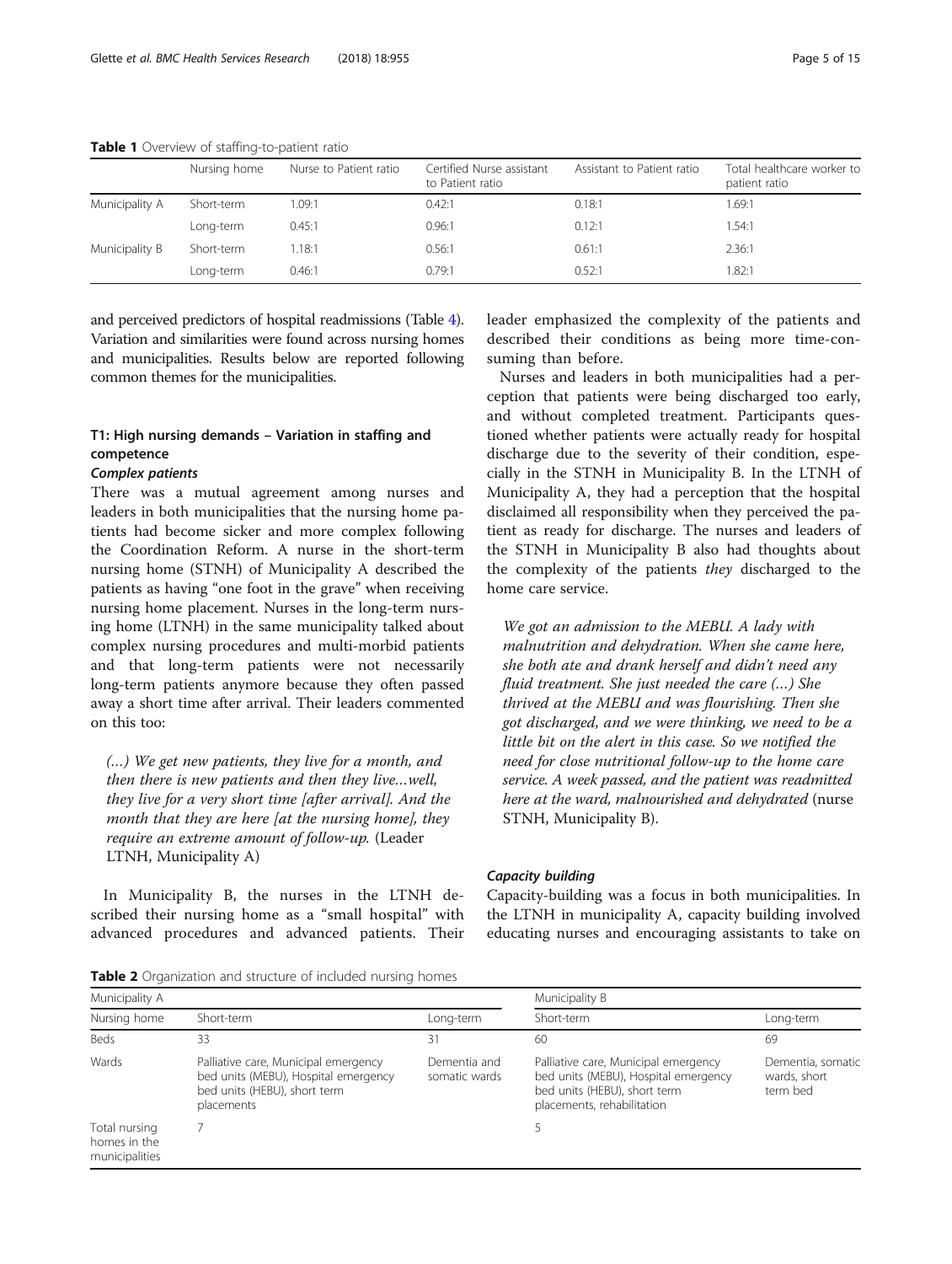| Theme                                                   | Sub-themes                                               | Category                               | Sub-category                                                                                            |
|---------------------------------------------------------|----------------------------------------------------------|----------------------------------------|---------------------------------------------------------------------------------------------------------|
| T1: High nursing demands<br>- variation in staffing and | Disparity in staffing and<br>competence (Municipality A) | Tired nurses (NLT)                     | Increased workload leading to de-prioritizing of important<br>tasks                                     |
| competence                                              |                                                          | Complex patients (NLT)                 | Seriously ill patients in need for complex treatment                                                    |
|                                                         |                                                          |                                        | Elderly patients are not prioritized                                                                    |
|                                                         |                                                          |                                        | The patients don't need to be hospitalized as often as<br>before                                        |
|                                                         |                                                          | Insufficient staffing<br>$(LLT + NLT)$ | RN staffing not satisfactory - RNs confer with each other<br>by telephone                               |
|                                                         |                                                          |                                        | More nurses are needed, but there has been a staff<br>reduction which increases sick leave among nurses |
|                                                         |                                                          |                                        | Low physician coverage                                                                                  |
|                                                         |                                                          |                                        | Trying to keep the balance between resource usage<br>and patient safety                                 |
|                                                         |                                                          |                                        | Sicker patients gives new challenges                                                                    |
|                                                         |                                                          | Acceptable staffing (LST)              | RN staffing is satisfactory in most wards                                                               |
|                                                         |                                                          |                                        | Physician coverage is satisfactory                                                                      |
|                                                         |                                                          | Unpredictable staffing                 | Good physician coverage during weekdays                                                                 |
|                                                         |                                                          | (NST)                                  | There is not always enough RN staffing during weekends                                                  |
|                                                         |                                                          | Varying competence (LLT)               | Nurse competence is varying, but there is a focus on<br>increasing it                                   |
|                                                         |                                                          |                                        | High demands in care leads to high demands in<br>competence                                             |
|                                                         |                                                          |                                        | Fulltime positions is a way to increase competence                                                      |
|                                                         |                                                          |                                        | To many assistants                                                                                      |
|                                                         |                                                          |                                        | Reorganization can be positive in regards to competence                                                 |
|                                                         |                                                          | Sufficient competence<br>(LST)         | The competence is high and have increased - increasing<br>competence is encouraged                      |
|                                                         |                                                          |                                        | The patient group makes need for high competence                                                        |
|                                                         |                                                          | High competence (NST)                  | RN competence and staffing are high, but at the<br>expense of LPNs                                      |
|                                                         |                                                          | Capacity building in focus<br>(NLT)    | Working towards increased competence                                                                    |
|                                                         | Reasonable staffing and                                  | Satisfactory staffing (LST)            | Staffing is satisfactory, but vulnerable during weekends                                                |
|                                                         | competence (Municipality B)                              |                                        | Good physician coverage and cooperation                                                                 |
|                                                         |                                                          |                                        | RN density is increasing, which is positive for further<br>recruitment                                  |
|                                                         |                                                          | Acceptable staffing                    | The staffing is good as long as there is no sick leave                                                  |
|                                                         |                                                          | (LLT, NLT)                             | There is a lot of assistants in some wards                                                              |
|                                                         |                                                          |                                        | Competence is good, but capacity building on all stages<br>are in focus                                 |
|                                                         |                                                          |                                        | There is a need for more LPNs                                                                           |
|                                                         |                                                          | Sufficient competence<br>(LLT)         | RN coverage and RN competence is high in accordance<br>to more complicated patients                     |
|                                                         |                                                          | Satisfactory competence                | Physician coverage is good                                                                              |
|                                                         |                                                          | and staffing (NST)                     | Nurse competence is varying, but several have continued<br>educations                                   |
|                                                         |                                                          |                                        | There is focus on capacity building on all levels                                                       |
|                                                         |                                                          | Varying competence (LST                | Capacity building is in focus                                                                           |
|                                                         |                                                          | Capacity building in focus             | Courses and guidance are not always provided but capacity                                               |

<span id="page-5-0"></span>Table 3 Content analysis, within analysis, municipality A and B. Theme 1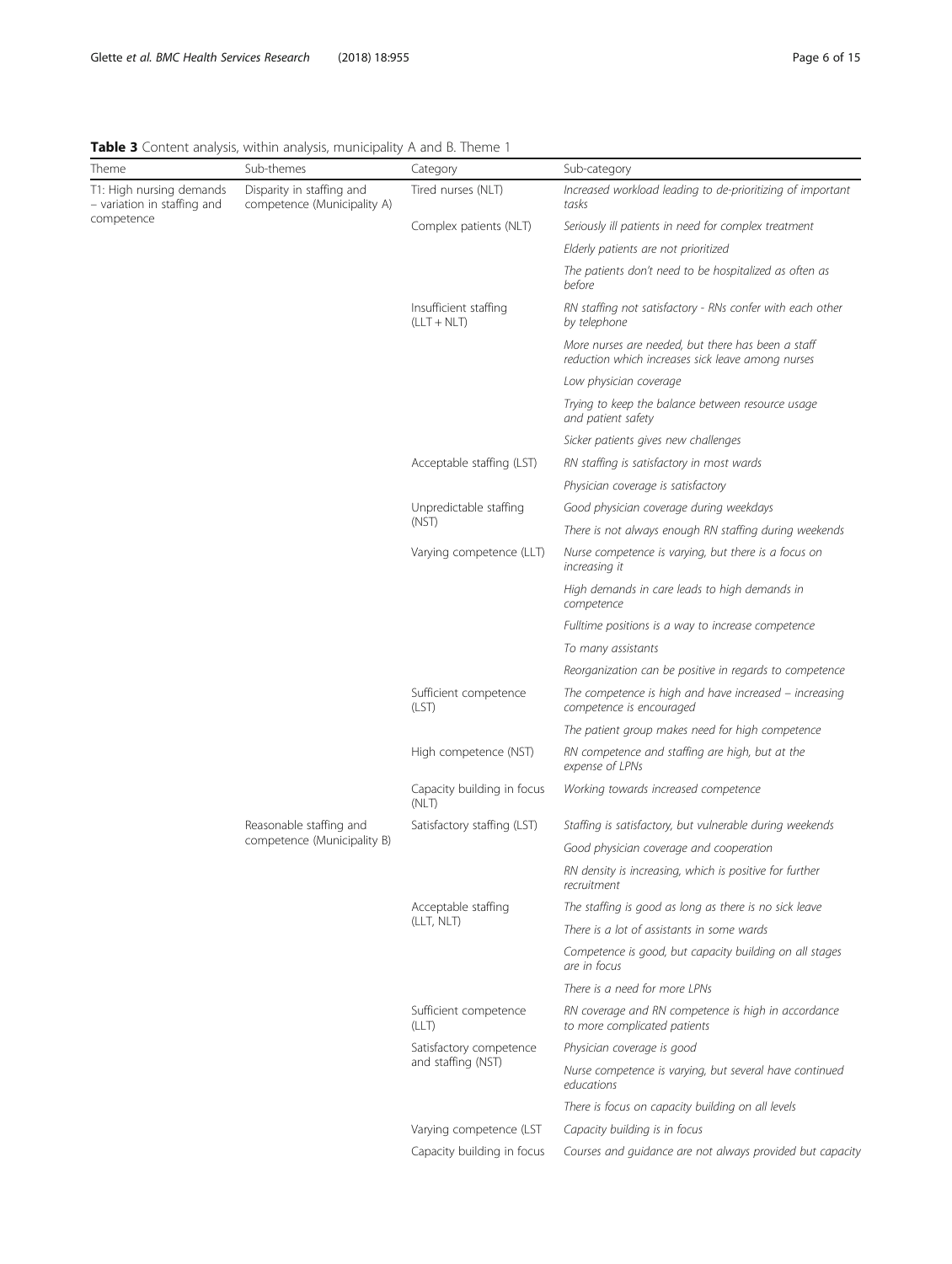**Table 3** Content analysis, within analysis, municipality A and B. Theme 1 (Continued)

| <b>Theme</b> | Sub-themes | Category                                        | Sub-category                                                                               |
|--------------|------------|-------------------------------------------------|--------------------------------------------------------------------------------------------|
|              |            | (LST, NLT)                                      | building is organized internally                                                           |
|              |            |                                                 | The nursing home patients are more complex and<br>sicker when discharged from the hospital |
|              |            | Internally organized<br>capacity building (NST) | Frustration in regard to discharge routines                                                |
|              |            | Complex patients<br>(LLT, NLT)                  | The nursing home patients are more complex and<br>sicker when discharged from the hospital |
|              |            |                                                 | The patients are more complex                                                              |
|              |            |                                                 | Frustration in regard to discharge routines                                                |

formal education to become certified nurse assistants (CNA). There was variation across nursing homes in Municipality A as to whether leaders were the driving force in capacity building or if nurses themselves took responsibility such as by attending courses or starting continuing educations. Nurses in Municipality B described mostly taking responsibility for their own capacity building by learning from each other and seeking external competence (e.g. from hospital nurses within relevant wards) when necessary. However, the leaders in both nursing homes in Municipality B talked about having current formalized capacity building plans. In the long-term nursing home their plan revolved around increasing assistant competence, in the STNH they wanted to educate nurses within certain areas, such as palliative care or rehabilitation.

Nurses in both municipalities saw the distribution of CNAs and assistants as unsatisfactory. However, nurses in the LTNH of Municipality B described solving these problems by educating the assistants internally during lunch breaks and during every day work.

# **Competence**

In Municipality A, the nurses of the STNH reported that the nursing home competence was high, and they found security in "always having someone to ask". The leaders also agreed that competence was high; they perceived the nursing home to have one of the highest competence levels in the municipality. Leaders in the LTNH had experienced an increased need for nurse competence over the past six years, as a consequence of changes in the patient groups. They were still trying to meet this change in demand by increasing already existing nurse positions or changing CNA- positions in to nurse positions. The current competence of the existing nurses was described as varying.

It's people – like in other societies there are variations (…) some are fierce and seek new knowledge constantly, while others are at work, and then they go home... and... it varies. (leader STNH, Municipality, A).

In municipality B the leaders of the STNH described the nurses' competence to be varying, yet most of the employed nurses had completed one or several continuing education programs within relevant areas. The leader of the LTNH described the competence to be good on all levels and strongly believed that the patients were being well taken care of.

# **Staffing**

There were variations in perceptions of staffing between and within municipalities. In Municipality A, in the fall of 2016 they had received instructions from the municipality's administrators to cut staffing. Leaders in the STNH stated that the overall staffing was seen as reasonable to cover the needs of the patients despite these cuts. The nurses were, however, dissatisfied with the staffing levels during weekends, because they were sometimes unpredictable as nurses on sick leave were replaced by assistants. The leaders supported this claim and described the nurse coverage as satisfactory in some, but not all, wards. They further described limitations in hiring in extra people for patients needing one-to-one supervision.

Your gut feeling tells you that this is not okay. There should have been more personnel, but you are feeling the pressure from both the leader and the municipality; that we should manage without hiring extra people in … that can be hard sometimes (leader STNH, Municipality A).

The leaders of the LTNH in Municipality A also indicated that they still managed to run the nursing home in a professional manner with the current staffing levels, but the recent staff cuts affected the nurses negatively and the proportion of sick leave had increased, putting even more pressure on the remaining nurses. One of the nurses commented on this too:

(…) I am working my way out of the ward. I've taken out the trash, I've wiped, and then I'm supposed to do the administrative work … so I work like a horse. I am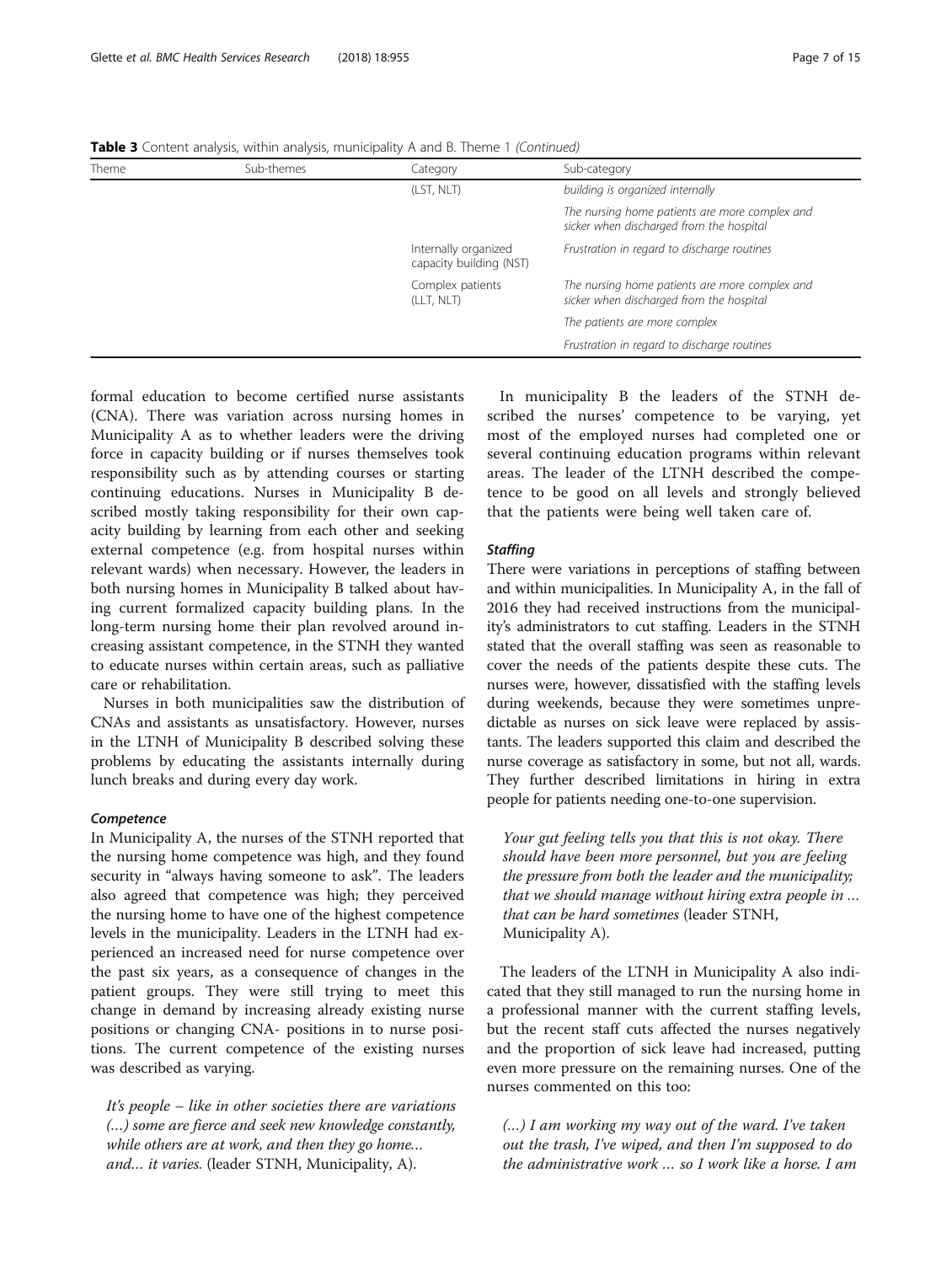| <b>Ballion Contains on the</b><br>j<br>l<br>)<br>J<br>ていこうりょう こうこうこ<br>J |  |
|--------------------------------------------------------------------------|--|
| ï<br>j<br>$\overline{ }$<br>ĺ                                            |  |
| J<br>ŀ                                                                   |  |

<span id="page-7-0"></span>

| Common<br>hemes | in staffing and competence                                        | T1: High nursing demands - variation                             | <b>12: Disparate Perceptions of</b><br>Organizational Conditions |                                                                                         | 3: Economic limitations                                                      |                                                      | 4: Perceived Predictors of<br>iospital readmissions                                 |                                                                                    |
|-----------------|-------------------------------------------------------------------|------------------------------------------------------------------|------------------------------------------------------------------|-----------------------------------------------------------------------------------------|------------------------------------------------------------------------------|------------------------------------------------------|-------------------------------------------------------------------------------------|------------------------------------------------------------------------------------|
| hemes<br>Sub-   | ST1: Disparity in<br>Municipality A)<br>competence<br>taffing and | ST1: Reasonable<br>Municipality B)<br>iompetence<br>staffing and | on several levels<br>ST2:<br>Organizational<br>challenges        | prganization on macro<br>ST2: Well-functioning<br>levels, challenges on<br>micro levels | inedical equipment<br>imitations do not<br>affect access to<br>ST3: Economic | 5T3: Opposing<br>houghts on<br>imitations<br>conomic | 5T4: Predictors of hospital<br>berceived by nurses<br>eadmissions as<br>and leaders | s perceived by nurses<br>ospital readmissions<br>ST4: Predictors of<br>and leaders |
|                 |                                                                   |                                                                  | (Municipality A)                                                 | (Municipality B)                                                                        |                                                                              | Aunicipality B)                                      | (Municipality A)                                                                    | Aunicipality B)                                                                    |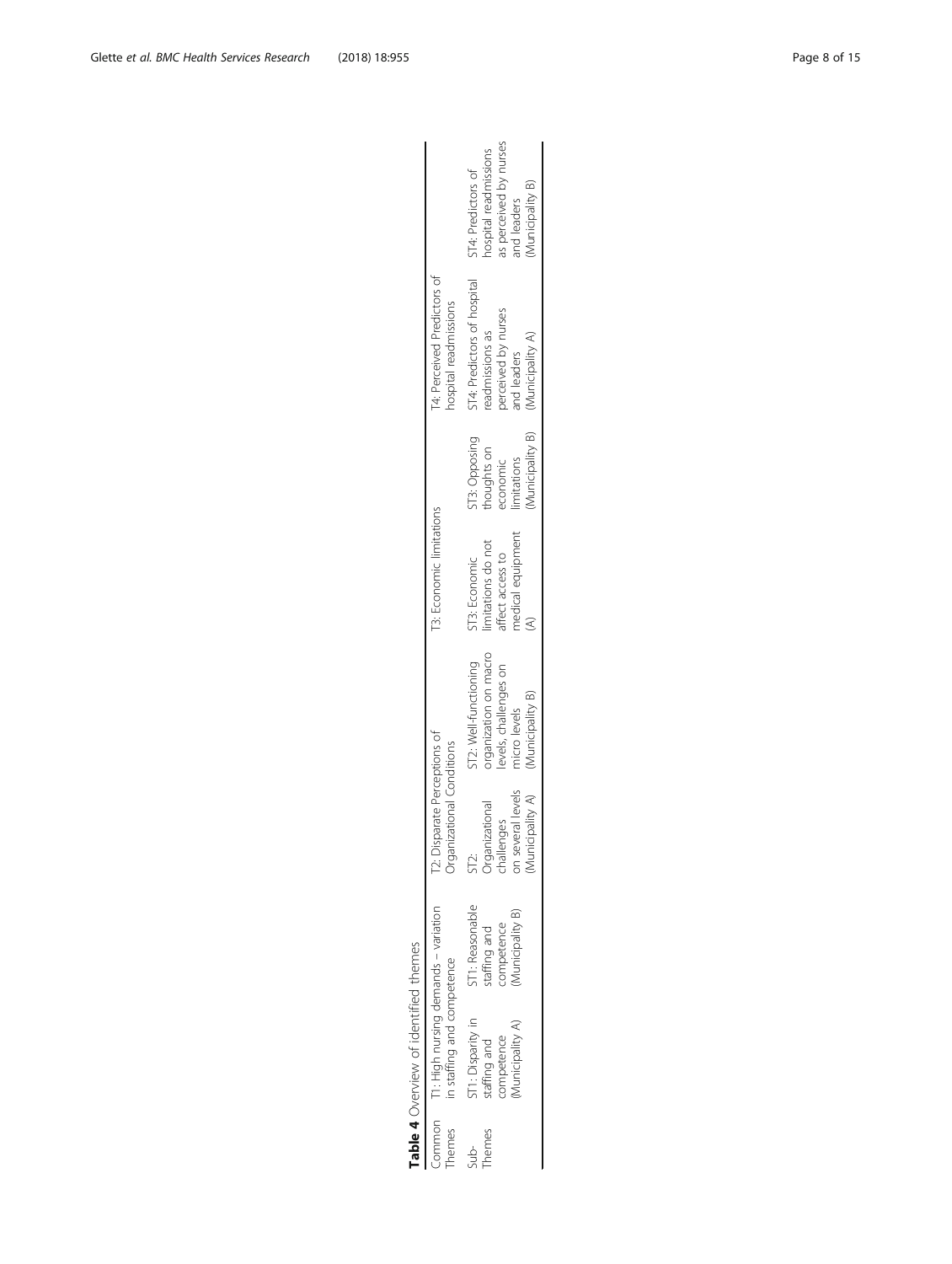totally beat when I get home. I'm starting to feel that this isn't right! It shouldn't be like this at a work place (nurse LTNH, Municipality A).

The nurses further experienced an increased amount of administrative work after a change in the leadership structure of the nursing home. They also often reported being the only nurse during a shift, causing even more pressure and insecurity. The leaders confirmed these problems and were constantly trying to balance finances and quality of care.

In Municipality B the nurse staffing levels were described as satisfactory in both nursing homes most of the time, but vulnerable during weekends or if nurses were on sick leave. The leader of the LTNH was still working on increasing the nurse coverage and, even though recruitment had become easier after the increased nurse density in the nursing home, there were still some struggles in attracting new nurses.

# Physician coverage

The physician coverage was reported as high in the short-term nursing homes of both municipalities. In the LTNHs there was some variation. In Municipality A, leaders expressed the view that physician coverage was too low, with a physician only present a few hours a week. The leader of the LTNH in Municipality B suggested it would be advantageous to have a physician present 24 h a day, 7 days a week, but still found the physician coverage sufficient to carry out a proper follow-up of the patients.

In terms of planned interventions, the patient follow-ups and the regular tasks, there is enough hours [physician coverage] in my opinion. But it would have been all right to have a physician available at all times… because there are those things that happen right after the physician leaves… (leader, LTNH, Municipality B).

There was an overall satisfaction with the cooperation between the nurses and the nursing home physicians in all nursing homes. However, there were reports of difficulties in cooperation with the emergency room physicians in both municipalities.

# T2: Disparate perceptions of organizational conditions Inadequate admission routines

Several organizational difficulties were described in the STNH in both municipalities. In the MEBUs, there were descriptions of patients sometimes being admitted by general practitioners (GPs) or ER doctors without having been clinically assessed or diagnosed by the physician beforehand. In Municipality B they further experienced patients in need of hospital care being wrongfully

admitted to the MEBU, and then transferred to the hospital a short time after arrival.

In Municipality A there were also reports of patients arriving from the ER without the nurses being notified ahead of time or this information not reaching the nurses at the moment of arrival. The time of arrival from the hospital was sometimes seen as inappropriate.

It is fun [ironically] when they arrive [from the hospital] a Friday night and there is no physician on call during weekends … Yeah, and on Monday they get readmitted to the hospital, or the next day, on Saturday. (nurses STNH, Municipality A).

# Patient flow and patient composition

The patient flow was experienced as an organizational challenge by the leaders of the STNH in Municipality A. They were having problems discharging patients in need of further care due to lack of nursing home placements, causing a bottleneck situation. Consequently, MEBUs, which are a 72-h offer, were filled up, occupying beds for patients in acute need of care placement. In Municipality B, they had experienced pressure to discharge patients out of the short-term placements due to full wards. Further, the patient composition was sometimes seen as a challenge in the MEBUs in both municipalities:

We are a reception ward [MEBU] and are supposed to take care of all kinds of patients. That can be a challenge sometimes. Patients with disruptive behavior inside a ward where… where people [have] chronic obstructive pulmonary disease (COPD) for example. People are terminal, they're having panic attacks, and they hear people in the hallway screaming and shouting and … yeah … yelling at the staff. (leader STNH, Municipality A).

# Organization and cooperation

The STNH of Municipality A was struggling with saving measures introduced by the municipal leaders, where single rooms were converted to double rooms, leaving an entire ward empty. With all patients gathered in one ward, less personnel were needed to take care of the patients. The nurses described it as cramped as there were now two patients in a room originally designed for one. If a patient arrived who was unable to stay in a double room, or if two patients did not get on well together, this involved a lot of moving of the patients to find suitable solutions.

In Municipality B, there were different opinions and focuses around the organization in the two nursing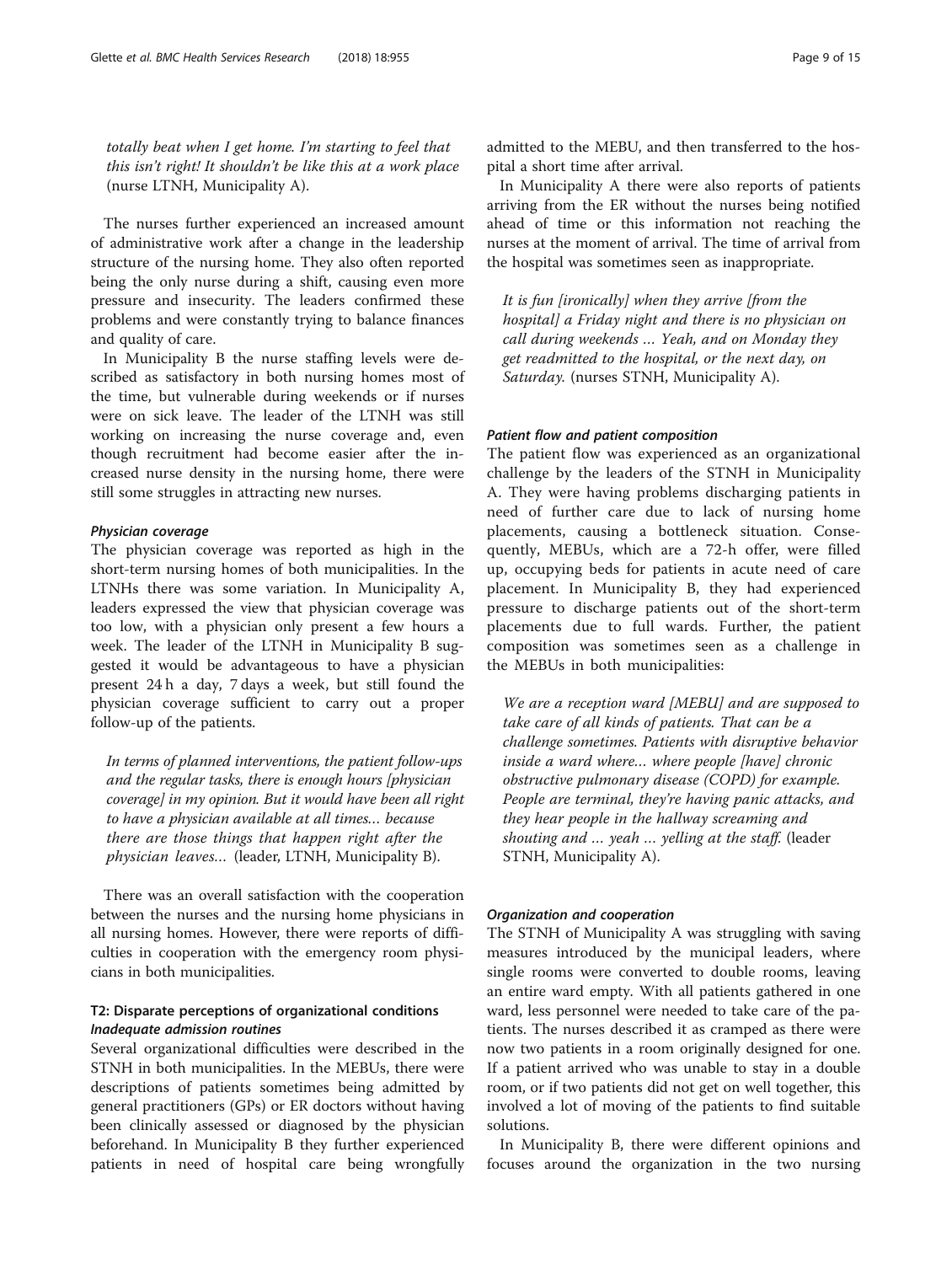homes. Firstly, leaders in both nursing homes found co-location of short-term and long-term services positive. The leader of the STNH highlighted the stability the patients experienced when they were coming to the same place every time they needed a short-term stay. The leader of the LTNH suggested that the managing of one service led them to being more focused and effective and the services becoming more specialized. The leader was, however, not satisfied with the new cooperation agreement between the health trust and municipalities developed after the Coordination Reform and claimed that some guidelines imposed by the state went against their previous agreement, making the coordination between the services more challenging. However, the nurses in the LTNH described the cooperation between the hospital and nursing homes when the patients were discharged as good.

I remember last time, when we were learning how to use the BiPAP [Bi level positive airways pressure] machine. The patient was hospitalized and they were waiting to discharge the patient until we let them know that we've had training in using the machine… It helps when they give us time (nurse LTNH, Municipality B).

#### T3: Economic limitations

Access to medical equipment did not seem to be an issue affecting hospital readmissions in Municipality A. Although leaders in both nursing homes reported financial limitations, access to medical equipment was perceived as sufficient. Leaders in the LTNH admitted that the equipment budget could have been larger, but they managed to buy what they needed and invested in equipment where necessary. The leaders in the STNH of Municipality A, reported having "plenty" of medical equipment after the start of a new patient safety project. The financial costs of this equipment were covered by grants that went beyond the usual budget as it was linked to a patient safety project.

In Municipality B, the leaders agreed that economic factors and the need for cost savings had always been a common issue in primary care.

Finances and professional soundness are always a theme and a dilemma. To find a resource use that secures a good night's sleep and at the same time doesn't cost so much that it destroys your sleep, I guess that is what it is all about (leader LTNH, Municipality B).

Leaders in the STNH of Municipality B stated that the financial situation was improving and that saving measures most commonly affected the staffs' access to external courses and did not affect the patient care or the equipment needed to provide proper care. The nurses in the same nursing home disagreed with this perspective and reported that economic factors in fact did affect the patients' access to medical equipment such as bandages. Some nurses further suggested that money was prioritised over patients' needs and that they were told to give the patients good care, but not the best care.

In this job, I early on sensed that the nursing profession and the healthcare services' economy often are in conflict. And I am realizing how fast we are adapting to the economic constraints. We become very obedient to the organization, and sometimes we are in conflict with ourselves and we are contradicting our own professional assessments based on the economy we have ... (nurse STNH, Municipality B).

The leader of the LTNH in Municipality B compared access to technical helping aids with EHS (Environment, Health and Safety), and indicated that helping aids were ordered as needed to avoid sick leave. The nurses in the LTNH were satisfied with the access to equipment.

# T4: Perceived predictors of hospital readmissions

Nurses and leaders within the LTNH, in both municipalities, reported that there was an overall focus in avoiding hospital admissions and readmissions and that hospital readmissions were seen as highly necessary when they occurred.

A number of factors were perceived as influencing readmissions in the two municipalities. First, high nurse competence in the nursing homes was stated as an important aspect in avoiding the need for hospital readmissions

I believe that competence is alpha omega [fundamental] in avoiding hospital readmissions. The more competence we have, the more [patients] we can take care of here [in the nursing home]. And we have the equipment to do so! (leader LTNH, Municipality A).

The leader further suggested that if the nurses were unsure of their ability to handle complex patients, it could lead to hospital readmissions. In Municipality B, nurse staffing was mentioned as another important factor. The leader of the LTNH expressed that it was of importance that the nurses had nurse colleagues to discuss daily issues with; the threshold for contacting the ER doctor if problems occurred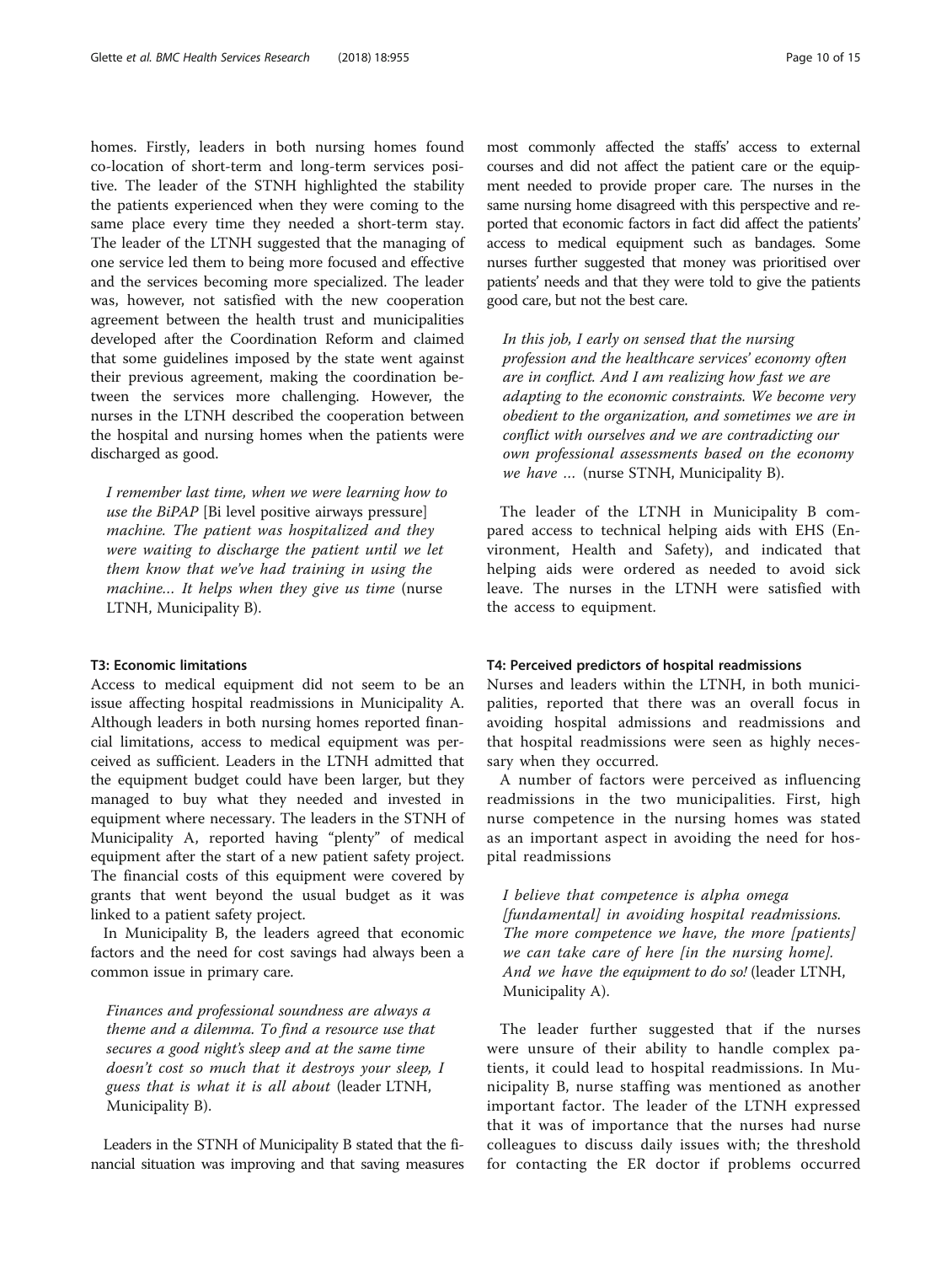became higher when there was room for professional discussions between nurses.

Physician coverage and physician competence was seen as important in both municipalities. In the LTNH of Municipality B the nurses stressed the importance of having a physician present, as they had most days of the week. Their leader further suggested that the more often a physician was present at the nursing home, the more his or her knowledge of the patients would increase, as would the possibility of having a good dialogue with the patients' next of kin, which could lead to the prevention of hospital readmissions. In Municipality A, they emphasized good communication between the physicians in the municipality as a key factor. Participants suggested that the nursing home physicians should provide and document clear guidelines for the treatment of the nursing home patients so that other physicians involved in the patient treatment could access this information easily. In Municipality B, they talked about the importance of good cooperation between the health service agencies in general. More interdisciplinary cooperation was also mentioned as a factor preventing hospital readmissions.

When I started to work here last year, we had physiotherapist and an occupational therapist present every day. We sensed that this was a good tool in preparing the patient for discharge. Now, we only have them here a couple of hours a week, and that is very little. Things are being discontinued in regards to rehabilitation and preparation for discharge and in preventing hospital readmissions (nurse STNH, Municipality B).

Nurses and leaders in both municipalities believed that longer hospital stays were important in preventing hospital readmissions. Further, the leaders in the STNH of Municipality A strongly believed that the care they provided was a preventer of hospital readmissions.

If they [patients] had been sent home straight after  $[a$  hospital stay], they wouldn't have had the strength to, in a way, do that much, they would have been in a greater risk of being readmitted if they were to come home [instead of STNH] (leader STNH, Municipality A).

Pressure from the patient's family were, in the STNH of Municipality B, seen as a factor leading to hospital readmissions. If the patients' family put a lot of pressure on getting the patient admitted to the hospital, for example, because they believed that

the patient could get better treatment there, it was hard to resist.

Lastly, the leader of the LTNH in the same municipality reported that physical distance to hospital affected hospital readmissions. If the nursing home was closer to the hospital, it would be easier to admit a patient to be "sure", while it would be a much bigger constraint for the patient if the hospital was further away. The leader also mentioned the media and the attention of the media on all the things going wrong in the healthcare service, which was putting pressure on the physician in charge in deciding whether to admit or not.

# **Discussion**

From the nurses' and leaders' perspective, the nursing homes patients had become sicker and more complex after the introduction of the Coordination Reform, consequently demanding greater nursing competence. The access to resources in terms of staffing, competence and physician coverage varied across nursing homes, however, capacity building was an overall focus. Organizational difficulties were mostly detected in the short-term nursing homes, but organizational changes had also had positive effects. As seen by the nurses and leaders, economic limitations and municipal attempts at cost savings were present, but did mostly not affect patient care and the ability to access medical equipment. Several factors were perceived as affecting hospital readmission by nurses and leaders (e.g. nurse staffing, competence, physician coverage, nursing home documentation, early hospital discharges). All of this concertedly influences measures which have to be considered to prevent hospital readmissions.

# Nurse staffing and physician coverage

In all nursing homes, there were descriptions of increasing complexity in the care needs of nursing home residents, forcing the nursing homes to function as small hospitals. This increase in complexity has previously been described [[6,](#page-13-0) [25\]](#page-14-0), and was stated as a natural development in accordance with the new directions of the Norwegian Coordination Reform [\[26\]](#page-14-0). The acuity of the patients has been reported to be too high in previous research, making hospital admissions or readmissions necessary due to the lack of adequate nurse competence or resources [[27\]](#page-14-0). Nurses and nursing home leaders in the current study described caring for patients who had become so deteriorated when arriving to the LTNH that the long-term care function had shifted towards a short term acute function, with high mortality rate of admitted patients. These findings are supported by a recent Norwegian study showing an increase in mortality among nursing home patients since the introduction of the Coordination Reform [[28](#page-14-0)]. Despite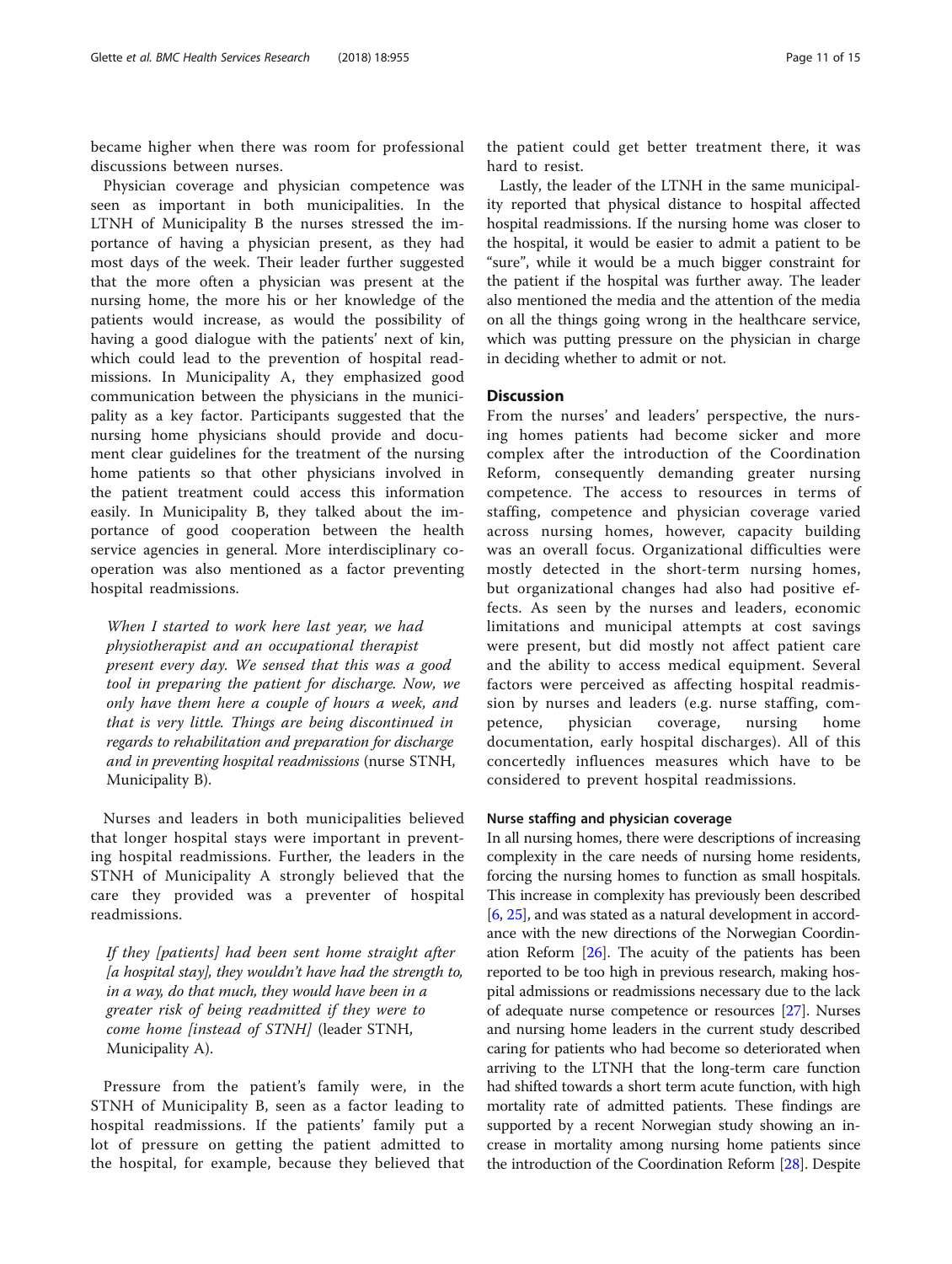this shift in the patient group, the LTNHs in this study had lower physician and nurse coverage than the STNH, and one could question if these new conditions had not been taken into consideration by municipal leaders. Previous research has shown that unstable nurse coverage and low nurse staffing in nursing homes is a factor increasing the propensity for hospital admissions and readmissions [[29](#page-14-0), [30](#page-14-0)]. A previous study, within the two case municipalities, showed that extensive use of ER doctors was another factor increasing the chance of hospital readmissions, as the ER doctors were not familiar with the patients and their clinical status [[27](#page-14-0)]. Higher levels of continuity of care in doctors have also proven to be associated with lower mortality rates [[31](#page-14-0)]. Previous research demonstrated connections between low nurse staffing and direct/indirect adverse patient events in hospitals [[32](#page-14-0)]. There is, however, little knowledge about staffing and adverse events in the municipal healthcare service, but the results here support the view that unsatisfactory nurse staffing can lead to greater risk of adverse events and, further, hospital admissions and readmissions. With that in mind, the overall aim in reducing hospital readmissions [[33](#page-14-0)] is at odds with current physician and nurse staffing levels in the LTNH, unstable weekend nurse staffing across nursing homes and the recent staff cuts experienced, particularly in Municipality A.

#### Competence and capacity-building

Capacity-building was a focus in all nursing homes, but competence seemed to mean different things to the participants of the study. Where the nurse staffing was perceived as unsatisfactory, competence first of all meant increasing the nurse coverage. In all nursing homes competence meant increasing the number of CNAs and decreasing the numbers of assistants. Another overall understanding of competence was to have nurses with continuing education (e.g. geriatric nurses or wound nurses). The nurses in the STNH of Municipality B reported desiring more competence from other fields of expertise (e.g. physiotherapists and occupational therapists). These nurses had one or several continuing education programs, which could indicate varying focuses in capacity building depending on current competence holdings in the nursing home. Variation in nurse competence [\[34\]](#page-14-0) and unsatisfactory competence in nursing homes [\[27\]](#page-14-0) have also been recognized in previous research. The participants in the current study (nurses and leaders) and the participants in a previous study (GPs and nursing home physicians) [[27](#page-14-0)] had an overall belief that nurse competence in the municipal healthcare service was a crucial factor in reducing hospital readmissions. Romøren at al.

(2017) further showed that organized training in specific nurse procedures (intra venous antibiotic treatment) in nursing homes increased the nursing home's ability to care for the patients onsite [[35](#page-14-0)].

# Nursing home organization

Organizational difficulties were most often reported by participants from the STNHs. In both municipalities there were issues associated with the admission process to MEBUs (e.g. undiagnosed patients, missing treatment plan, wrongly placed patients, time of admission) which could lead to hospital readmissions. These difficulties can be connected to the novelty of the MEBU institution, and may have been caused by routines not being inculcated among the physician population, or unclear rules in the application of the beds [\[36](#page-14-0)]. A report describing the function of the MEBUs also shows that the criteria for admitting patients to the MEBUs are inconclusive and highly subjective, making it difficult for the physicians to make accurate decisions [[37\]](#page-14-0). Lastly, these difficulties can be a result of understaffed or busy ERs with limited time to do the necessary preparatory work before admitting patients to MEBUs [[25](#page-14-0)]. Another organizational problem described in the MEBUs (a 72-h stay) manifested in the difficulties in providing further care for patients in need of long or short-term institutional care after their stay. Problems in providing nursing home placements and the negative effect this has on hospital readmissions have been described elsewhere [[25,](#page-14-0) [38](#page-14-0)].

#### Human factors and system perspective

Overall, our study shows that nursing home leaders and nurses perceive multiple factors contributing to work practice in nursing homes and decisions about whether a patient can be treated in a nursing home or if a hospital readmission is required. Our results can be interpreted using a human factors and systems perspective, which focuses on the interactions between the environment and the individuals within it [[39](#page-14-0)]. Healthcare personnel have tasks that need to be conducted with the help of different tools or instruments such as hospital stay summaries or appropriate medical equipment. These tasks are conducted within a specific physical environment under specific organizational conditions, which in our study include increasingly complex patients, reduced capacity (staffing, competence, beds) to receive patients and sometimes limited access to physicians. Five components of a human factors perspective as described by Carayon et al. [\[39\]](#page-14-0)—person, task, tool/ instrument, physical environment, and organizational conditions—all interact with, and affect, each other, and produce diverse outcomes such as performance, safety,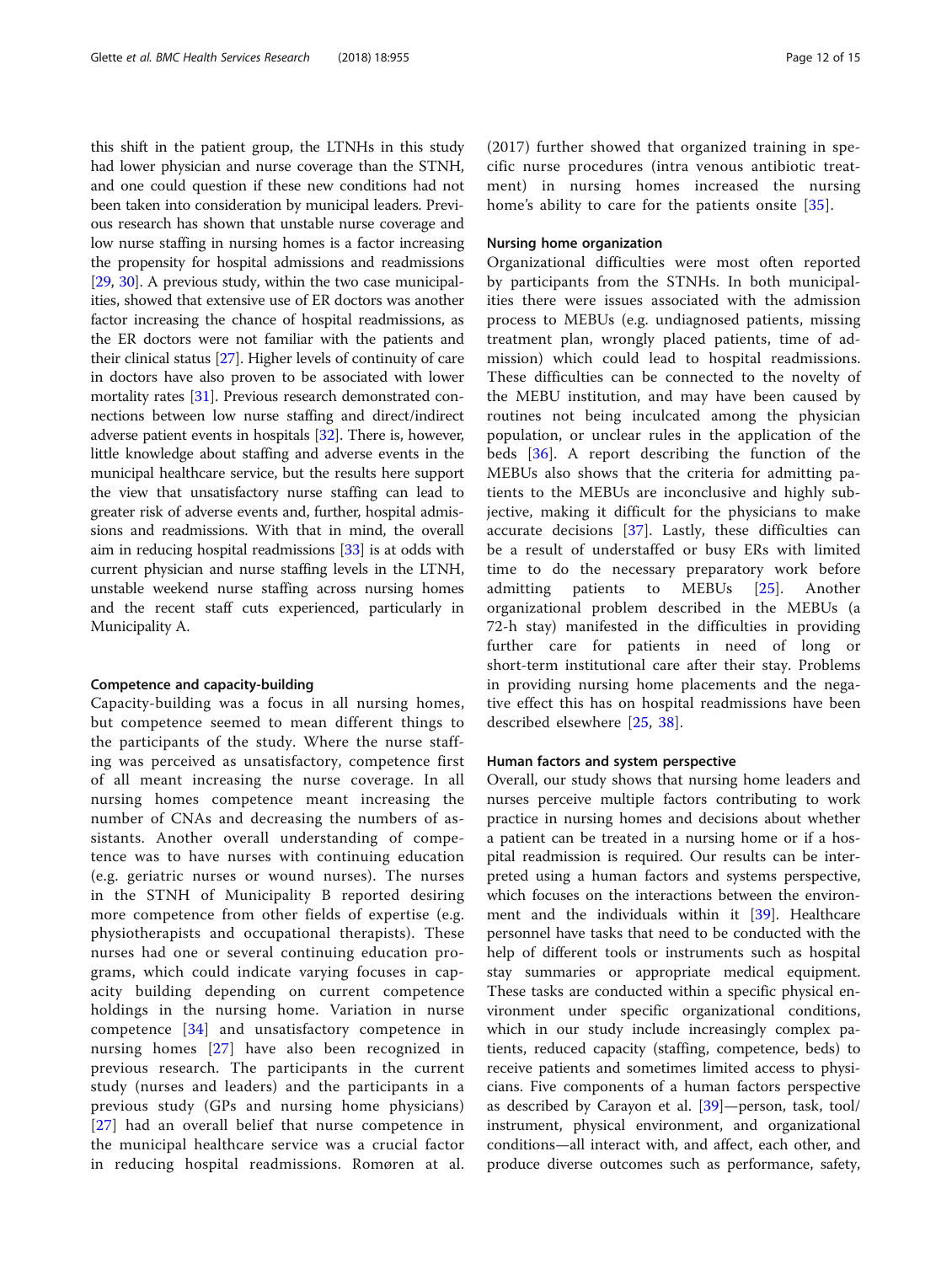<span id="page-12-0"></span>work life, quality and health. All parts in an organization affect and depend on one another. Changes, such as the Coordination Reform or cuts in staffing, can therefore affect organizational outcomes [[39\]](#page-14-0). More specifically, a human factors perspective can be suitable for understanding the organization and context of primary healthcare services and how this affects variation in readmission rates [\[40\]](#page-14-0). Our study shows that the readmission rates have evened out during the period of study and factors that might explain why, relate to competence level, staffing level, physician coverage, time of discharge from hospital, interaction between hospital and nursing home, and nursing home organization (Fig. 3).

# Strengths and limitations of the study

This study is the first of its kind to explore nurses' and nursing home leaders' experience of the resource situation, staffing and competence level in relation to the readmission issue from the perspective of nursing home nurses and leaders, and particularly in the context of a major reform to primary and hospital services (the Coordination Reform). As to the limitations, rather than demonstrating causation, the study provides insight into the possible associations between variables. The study also consisted of a small sample of staff and nursing homes in two municipalities limiting the scope and generalizability [[41](#page-14-0)]. This was particularly true in LTNH in Municipality B, where despite efforts they were only able to recruit one leader. Nevertheless, it provides an in-depth insight into the selected municipalities and establishes a logic that could be applicable to other similar contexts [[42\]](#page-14-0).

Other limitations relate to methods of recruitment and data collection. The nurses included in the study were selected by their leader, with the risk of selection bias or unintended pressure to participate in the study. All the participants were, however, informed about their right to withdraw from the study at any time. Nurse selection by leaders was necessary to combine interview time with work schedules and staffing in the wards. Focus group interviews may introduce bias related to group dynamics [[41\]](#page-14-0), for example, that participants have different degrees of introversion and extroversion, making some opinions potentially more dominant than others. This was taken into consideration during the focus group interviews by directly asking questions to "silent participants".

The overview of staffing to patient ratio in the nursing homes (Table [1\)](#page-4-0) are based on the total amount of employees in the nursing homes. This table do not provide information about the ratio on each shift, vacant positions, part time positions, patient overlay or unoccupied



beds, and can therefore not provide a complete picture of the staffing situation.

# Implications for practise and further research

This paper provides an insight into nursing home staff's perspectives on resource situation, staffing and competence level and factors affecting hospital readmissions, and suggests measures that could prevent hospital readmissions (e.g. improved documentation in the nursing homes, adequate staffing and competence, better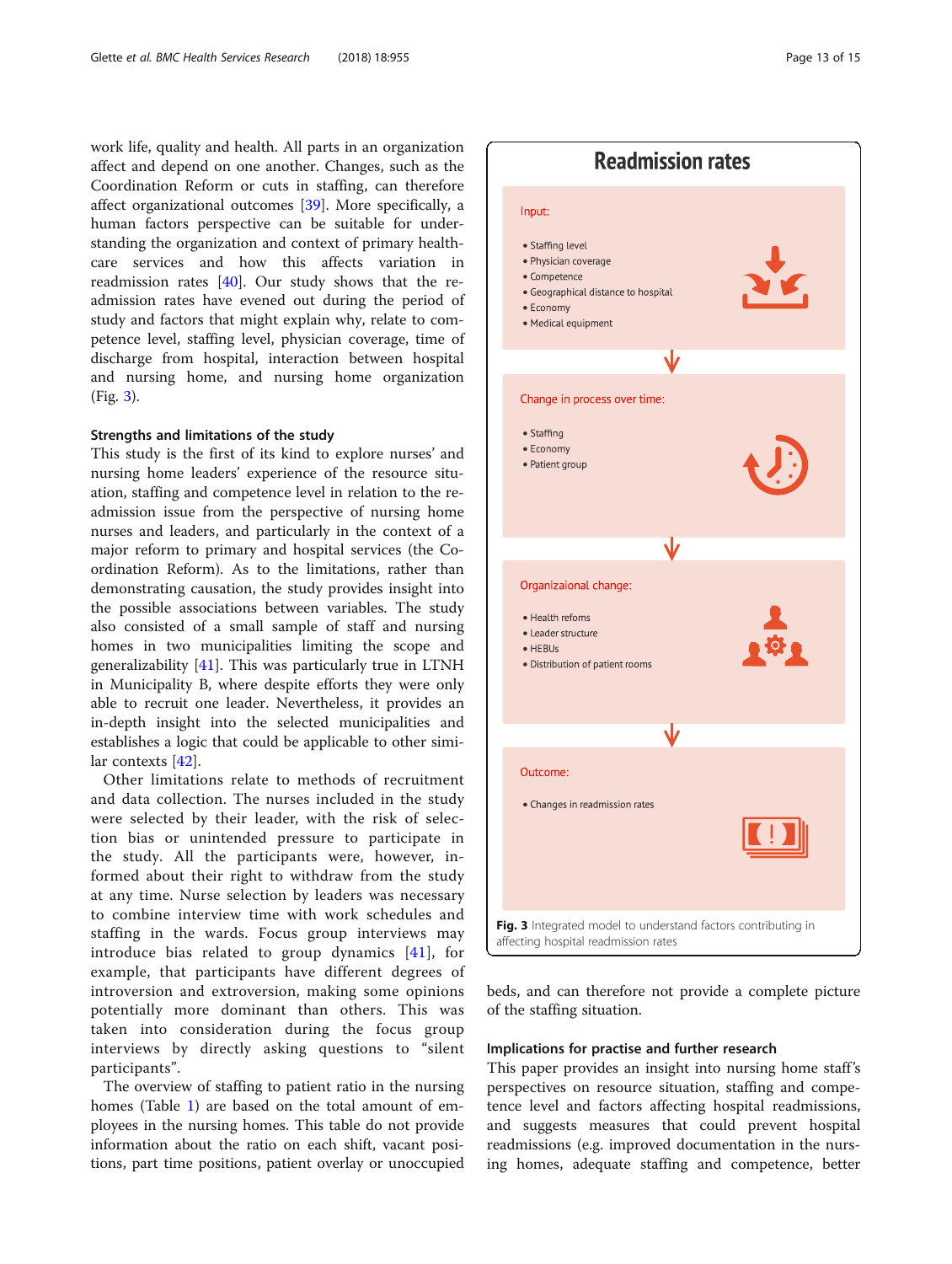<span id="page-13-0"></span>coordination between the health service levels). The paper further shows that there is a complex interaction between the constituent factors in hospital readmissions, which is not yet fully understood, demonstrating a need for further research. More research on readmissions from a municipal or primary care perspective, involving the home care service and the hospital physicians' experience of readmissions from the municipalities is needed.

# Conclusions

The findings suggest that nurses and leaders experienced an increasingly complex patient group which required improved competence in the nursing homes. In line with the changed patient group, patients had become more demanding and mortality among nursing home residents were perceived to have increased, producing a shift in the long-term nursing homes towards short term institutions and forcing short term nursing homes to function as small hospitals. Staffing, competence and physician coverage did not seem adjusted to the new demands in all the nursing homes. Access to medical equipment was seen as satisfactory, and patients were mostly not affected by ongoing attempts at savings in the municipalities. Several factors were suggested to affect hospital readmissions (e.g. high nurse competence, nurse and physician staffing, early hospital discharge) and the municipalities were similar in their answers regarding the importance of these factors. The cross-case analysis showed differences in nurse staffing and physician coverage and that capacity building had different meanings in the institutions, depending on their resource situation.

# Additional files

[Additional file 1:](https://doi.org/10.1186/s12913-018-3769-3) Interview quide, focus group interview, nurses in nursing homes. (DOCX 15 kb)

[Additional file 2:](https://doi.org/10.1186/s12913-018-3769-3) Interview quide, individual interviews, nursing home leaders. (DOCX 15 kb)

#### Abbreviations

DRG: Diagnosis related groups; EHS: Environment, health and safety; ER: Emergency room; GP: General practitioner; HEBU: Hospital emergency bed unit; LLT: Leaders long-term; LPN: Licenced practical nurse; LST: Leaders short-term; LTNH: Long-term nursing home; NLT: Nurses long-term; NST: Nurses short-term; STNH: Short-term nursing home

#### Acknowledgements

The authors want to thank the participating nurses and leaders for their contribution to the study, and the municipal leaders for helping organize the recruitment of nursing homes. We would also like to thank Ole-Jørn Borum for graphical design on Figs. [2](#page-3-0) and [3.](#page-12-0) And lastly, the reviewers for their comments to improve our article.

#### Funding

The implementation and publication of this study is funded by the Western Norway University of Applied Sciences. The funding body was not involved in the research process (design of the study, data collection, analysis, or interpretation of data) or in writing the manuscript.

# Availability of data and materials

The dataset analyzed during the current study are available from the corresponding author upon request.

#### Authors' contributions

MKG contributed to the study design, was responsible for ethical approval application, collected, analyzed and interpreted the data and was the main contributor in writing and revising the manuscript. TK contributed to the study design, participated in the focus group interviews, guided the analysis of the data, and the writing and revising of the manuscript. OR contributed to study design, guided the analysis of the data and the writing and revising of the manuscript. JB contributed to writing and revising the manuscript, and discussed the theme development and refinement. KC contributed to writing and revising the manuscript and discussed the theme development and refinement. SW contributed to study design, supervised the project, guided the analysis and was a major contributor in writing and revising the manuscript. The final manuscript was approved by all authors.

#### Ethics approval and consent to participate

The study has been approved by the Norwegian Center for Research Data (NSD) (Reference number: 49331, Date: 01.08.2016). All participants signed written informed consent to participate in the study.

#### Consent for publication

Not applicable.

#### Competing interests

Author SW is a member of the editorial board (Associate Editor) of BMC Health Services Research.

#### Publisher's Note

Springer Nature remains neutral with regard to jurisdictional claims in published maps and institutional affiliations.

#### Author details

<sup>1</sup> Faculty of Health, Western Norway University of Applied Sciences, Haugesund, Norway. <sup>2</sup> Division of Orthopedic Surgery, Oslo University Hospital, Oslo, Norway. <sup>3</sup>Faculty of Health Sciences, SHARE - Centre for Resilience in Healthcare, University of Stavanger, Stavanger, Norway. <sup>4</sup>Institute of Clinical Medicine, University of Oslo, Oslo, Norway. <sup>5</sup>Centre for Healthcare Resilience and Implementation Science, Australian Institute of Health Innovation, Macquarie University, Sydney, Australia.

# Received: 9 July 2018 Accepted: 26 November 2018 Published online: 12 December 2018

#### References

- 1. Fernandes-Taylor S, Berg S, Gunter R, Bennett K, Smith MA, Rathouz PJ, Greenberg CC, Kent KC. Thirty-day readmission and mortality among Medicare beneficiaries discharged to skilled nursing facilities after vascular surgery. J Surg Res. 2018;221:196–203.
- 2. Kristoffersen DT, Hansen TM, Tomic O, Helgeland J. Kvalitetsindikatoren 30 dagers reinnleggelse etter sykehusopphold. Resultater for helseforetak og kommuner 2016. (English title: The quality indicator 30 day readmission after hospitalization results for Norwegian health trusts and municipalities 2016). Oslo: Senter for omsorgsforskning; 2017.
- 3. Kidney R, Sexton E, Galen LV, Silke B, Nanayakkara P, Hospital Readmissions KJ. Independent predictors of 30-day Readmissions derived from a 10 year database. Acute Med. 2017;16(1):4–9.
- 4. Garcia-Perez L, Linertova R, Lorenzo-Riera A, Vazquez-Diaz JR, Duque-Gonzalez B, Sarria-Santamera A. Risk factors for hospital readmissions in elderly patients: a systematic review. QJM. 2011;104(8):639–51.
- 5. Abelsen B, Gaski M, Nødland SI, Stephansen A. Samhandlingsreformens konsekvenser for det kommunale pleie-og omsorgstilbudet. Stavanger: International Research Institute of Stavanger (IRIS); 2014.
- 6. Gautun H, Syse A. Samhandlingsreformen Hvordan tar de kommunale helse- og omsorgstjenestene i mot det økte antallet pasienter som skrives ut fra sykehusene? (Nova rapport 8/13) (English title: The coordination, reform How do the municipal health and care services take on the increased numbers of patients discharged from the hospitals?). Oslo: Norsk institutt for forskning om oppvekst, velferd og aldring (NOVA); 2013.